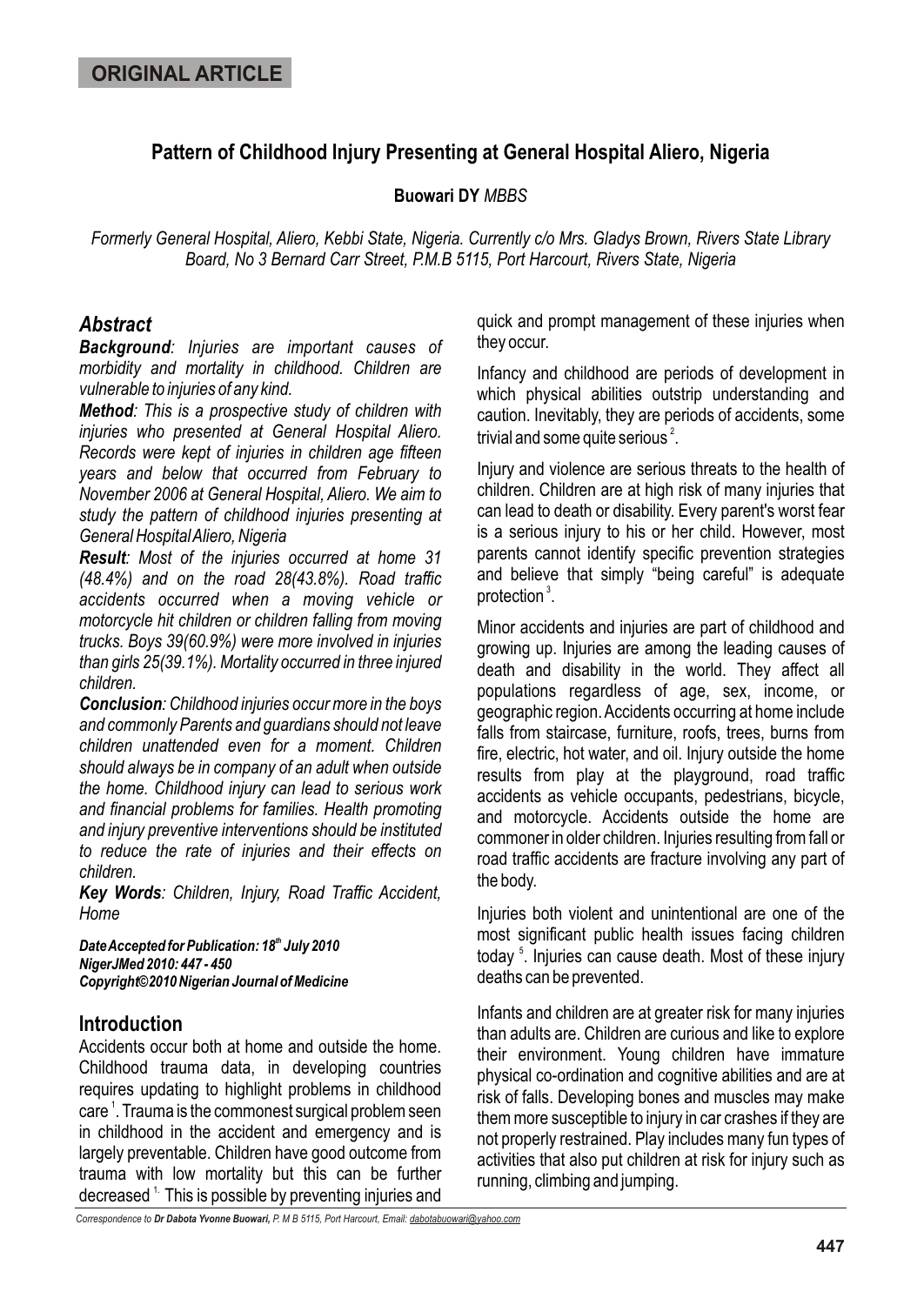All injuries regardless of their severity have important implications in terms of cost, transient disabilities, loss of school time, associated anxiety and overall quality of family life.

Most accidents occur in the home than on the roads, and relatively few occur in school<sup>5</sup>. The greatest risk lies in the under five year's age group, boys being more susceptible after the age of one year than girls. Most injuries are preventable by modifying the child's environment. Safe environment prevent the child from coming in contact with the cause. Parent focussed and environmental strategies are effective in preventing injuries particularly those occurring in young children at home  $\bar{\ }$ . Decreasing the burden of injuries is among the main challenges for public health in the next century  $4$ . Injuries are preventable and many effective strategies are available. The aim of this study is to determine the causes of childhood injuries.

### **Material and Methods**

This is a prospective study of children with injuries who presented at General Hospital Aliero. General Hospital Aliero is in a rural area located in Kebbi State in the northern part of Nigeria. All children brought into the hospital with complaints of injury of various kinds were included in the study. The period of study was ten months from January to November 2006. The sex, cause of accident, age of child, site of injury and outcome were recorded.

#### **Result**

Sixty children had various injuries during the period of study. Fifteen (23.4%) of injuries occurred during play. Other causes of injuries were from motorcycle accident 13(20.3%), 8(12.5%) fall from trees, 8(12.5%) pedestrians knocked down by moving vehicles, 7(10.9%) fell from a moving vehicle, 6(9.4%) burns, 4(6.3%) fell into wells, 2(3.1%) electric shock and 1(1.6%) assault as shown in Table I.

Figure I show sex distribution of the injured children. Out of the 64 injured children, 39(60.9%) were boys while 25(39.1%) were girls. Table II shows the site of injury. Thirty-one (48.4%) of injuries occurred at home. Twenty-eight (43.8%) occurred on the road, 2(3.1%) of children were injured at school, 2(3.1%) at the farm and 1(1.6%) at the playground. Death occurred in three children. Two died from complications head injury following a fall into wells while a moving vehicle knocked one down. The dept of two wells that children fell into are 34.4 feet and 37.7 feet. The children were

seen some hours after injury when an adult came to fetch water from the well and found a human being in it. Those who fell from trees presented with injuries on the limbs. Children travelling with there parents in trucks sitting on goods fell from the moving vehicle.

Lacerations are the commonest type of injuries and may occur because of playing with knives and falling while running.

At presentation, a brief history on the cause of accident and injuries, injuries sustained and quick physical examination of the child was done. Dressing and suturing of wounds was done depending on the size. Laboratory investigation such as packed cell volume was done. Anaemia was corrected. Analgesics were administered for pain. Other management at presentation was administration of tetanus toxoid and antibiotics against wound infection. The wound was cleaned and dressed. Intravenous assess was maintained depending on the state of the patient.







| $n$ (%)  |
|----------|
| 15(23.4) |
| 13(20.3) |
| 8(12.5)  |
| 8(12.5)  |
| 7(10.9)  |
| 6(9.4)   |
| 4(6.3)   |
| 2(3.1)   |
| 1(1.6)   |
| 64       |
|          |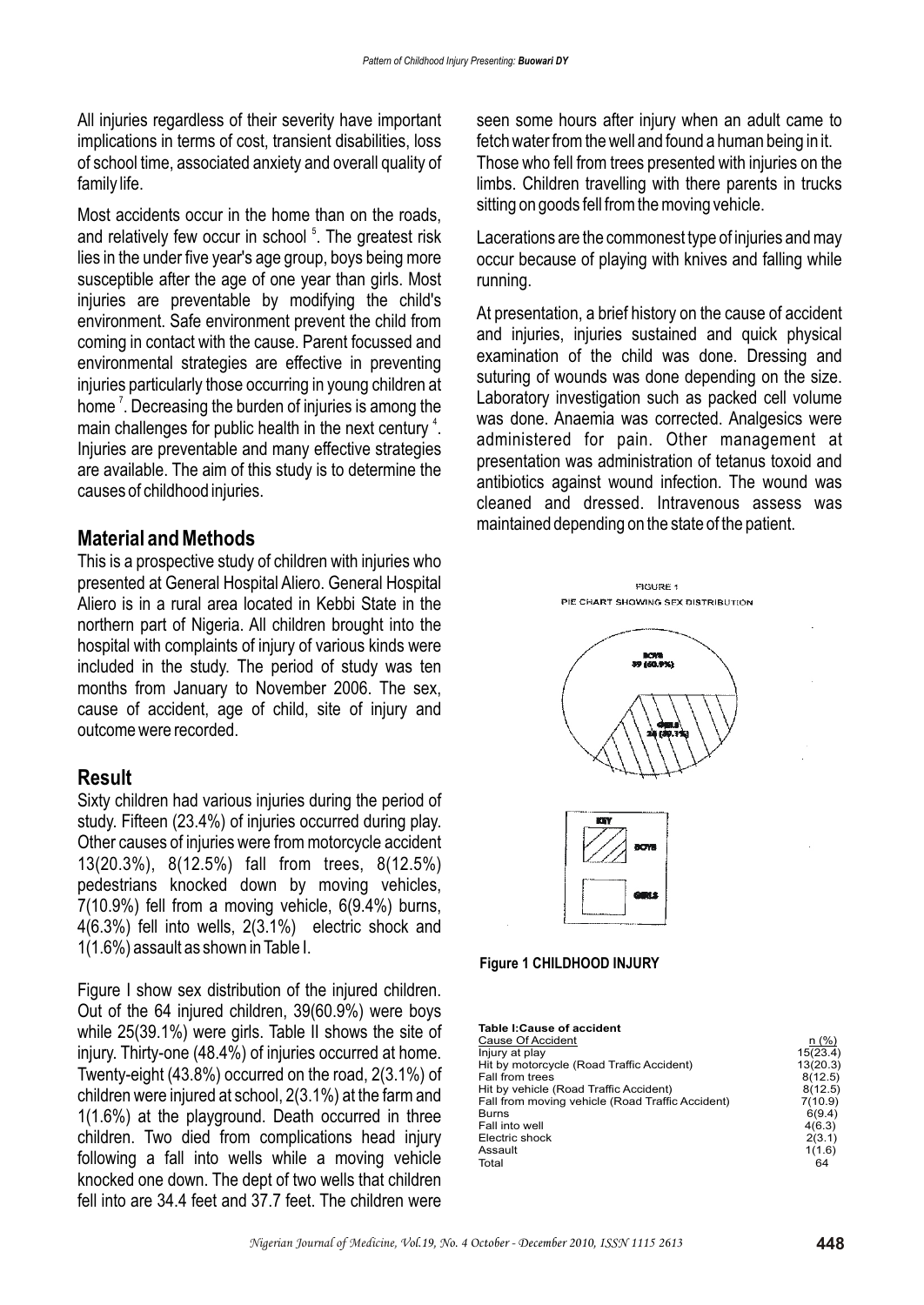**Table II: Place Where Injury Occurred**

| Place of injury | n  | $\frac{9}{6}$ |
|-----------------|----|---------------|
| Home            | 31 | 48.4          |
| Road            | 28 | 43.8          |
| School          | 2  | 3.1           |
| Farm            | 2  | 3.1           |
| Playground      | 1  | 1.6           |
| Total           | 64 | 100           |

## **Discussion**

Most of the injuries occurred at home while playing; falling from trees, fall into wells, burns, and electric shock. Road traffic accidents (RTA) are a leading cause of death worldwide <sup>8</sup>. Road traffic accident (RTA) is a common cause of morbidity and mortality in all parts of the world <sup>9</sup>. Recent studies have shown an increase in the rate of road traffic accident  $10$ . In this study, road traffic accident accounts for 43.7 %( 28) of injuries. This include 20.3 %( 13) knocked down by motorcycle, 12.5  $\%$  (8) knocked own by a moving vehicle and 10.9  $\%$  (7) fell from a moving lorry when they were travelling with their parents and guardians. Motorcycle accidents cause a high proportion of road traffic accidents related injuries. In this study out of the 28 children involved in road traffic accident, 13(46.4%) were involved in motor cycle accident, 8(28.6%) hit by a moving vehicle and 7 (25%) fell from a moving vehicle while travelling with there parents. Most cases of injuries presented in the hospital immediately after the injury occurred and injuries to the extremities constituted the bulk of the injuries. Those with bleeding wound and severe pains presented within the first one hour of injury. Some others administered local treatment at home before presenting in hospital. As pedestrians, children are particularly vulnerable because developmentally they cannot properly gauge the speed of traffic and they lack the perceptual motor skills to avoid the path of oncoming traffic when they cross the road compared to adults. Motorcycles are very popular means of transportation in Aliero. Motorcycle accident is an important cause of limb injuries in the developing world  $12$ . Reckless driving by motor cyclists, no-functional headlamps at night and disobeying traffic rules and regulations adds to the risk of injury. In children, the variety of injuries that may occur following road traffic accident is vast. The results of many researches on the causes of road traffic accidents have always resolved around three main factors, the human, environmental, and vehicular factors  $13$ .

Limb fracture and head injuries are common with falls  $^6$ . When falling in a vertical position landing with head of limb. The male sex was the ones who sustained injury from fall from tree. This occurred during the fruiting season of the mango tree when they climbed the

mango tree to help themselves with the fruit. Four, (6.3%) of the children fell into wells when they tried to fetch water from it. Mortality occurred in two children who were rescued 24 hours after the accident and they died from head injury though post-mortem could not be done due to cultural and religious restrictions.

Burns are potential hazard in every home. Burns results from any hot or heated source or chemical reactions that release heat, flame, steam, or from hot or molten liquid, contact with hot cooking pan and electrical burns. Burns are easy to prevent in the home if children are kept away from things that will result in burns and left alone at home since they can reach out to pots, kettles, frying pan and containers and cups containing hot liquids. Burns occur commonly in children who sustain their injuries at home  $14$ . The major cause of burns in recent times is adulteration of kerosene, which goes up into flames when trying to light a kerosene lamp, or kerosene cooking stove. 6(9.4%) of children in this study had burns. 4 from hot water and 2 from contaminated kerosene. Burns especially scalds from hot water and liquids are some of the common childhood accidents  $15$ . Babies and young children are especially susceptible. They are curious, small and have sensitive skin that needs extra protection. Children reaching up to grasp kettles or pot handle can drench themselves in boiling water and the larger the volume, the more severe the injury in terms of area and dept. Severity of burns depends on cause, extent, duration of exposure, skin thickness and anatomical. Burns and scalds are a particularly distressing form of injury as scarring, disfigurement and psychological trauma may continue to affect the child for life <sup>6</sup>. Paediatric burn injuries with devastating consequences are common in Sub-Saharan Africa <sup>16</sup>. Many burns are preventable.

Minor electrocution is a common household hazard. Electric shock occurs when a person's is exposed to an electrical energy source. Electricity travels through conductors. Any material, which allows electrical flow through it, tries to reach the ground. Exposure to electrical energy may result in no injury at all or may result in devastating damage or death. Children are prone to high voltage shock caused by mischievous exploration. The type of burns and severity depends on the number of layers of skin affected. Heating due to resistance can cause extensive and deep burns. The severity of damage is related to many factors, the most important of which are the amount of energy transferred and the nature and extent of the tissues over which it is applied  $17$ . Also the type of current whether direct or alternating current, the body's resistance to the current,